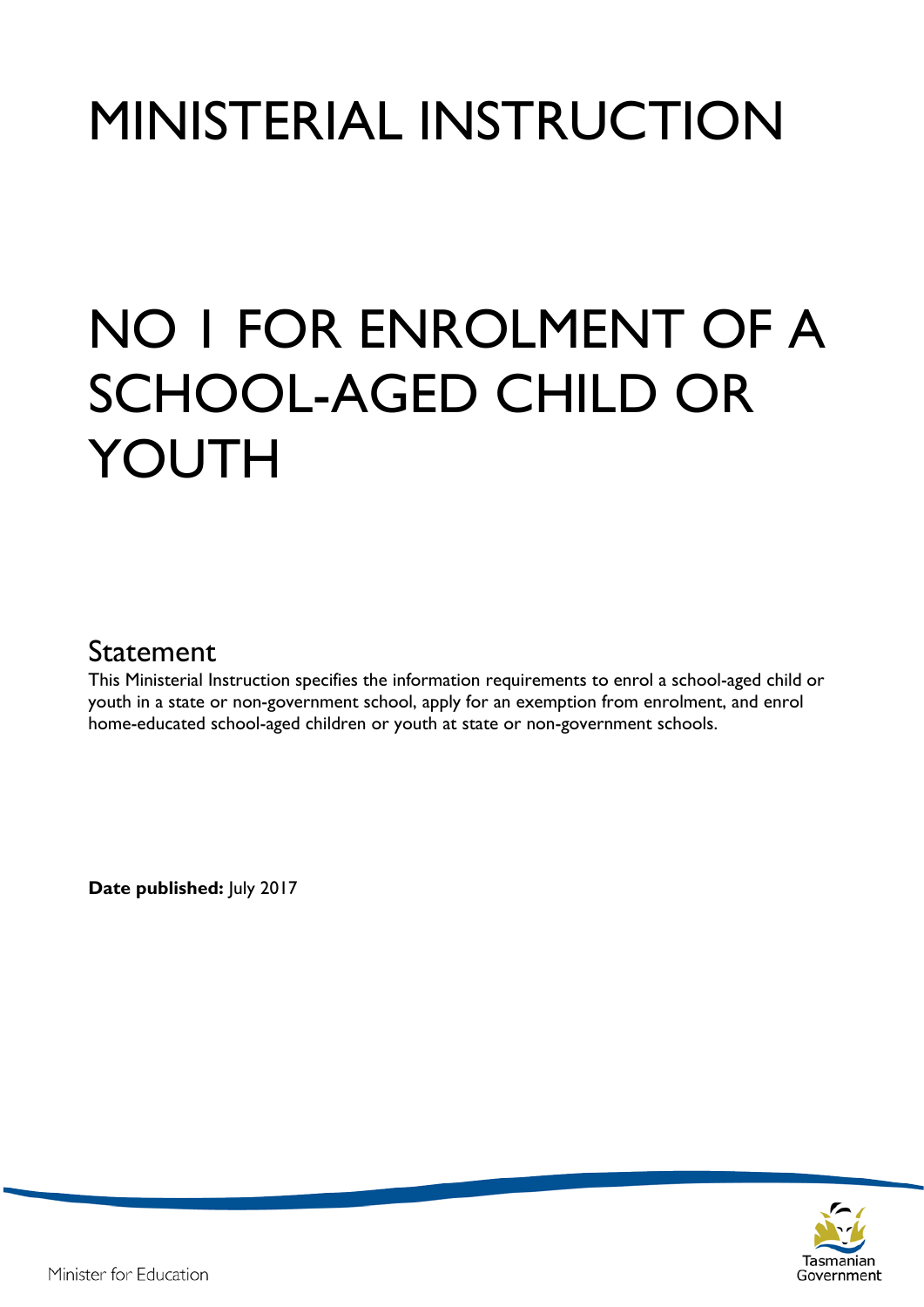# **Ministerial Instruction No1 for Enrolment of a School-Aged Child or Youth**

I, Jeremy Rockliff, being the Minister for Education and Training, make the following instruction, for the purpose of section 6 of the *Education Act 2016*.

#### 1. Purpose

- 1.1 The purpose of this Ministerial Instruction is to specify the information requirements to:
	- a. enrol a school-aged child or youth in a state or non-government school(S.12)
	- b. apply for an exemption from enrolment for a school-aged child S(13)(2).
	- c. enrol a home educated school-aged child or youth at a state or non-government school part-time (S.80)

#### 2. Scope

This Instruction applies to state and non-government schools.

This Instruction comes into effect on 10 July 2017.

#### 3. Instructions

3**.**1 Applying for enrolment at school

3.1.1. An application for enrolment for a school-aged child or youth must include evidence as to the identity of the school-aged child or youth. Evidence is to be provided through an original or certified copy of one of the following:

- a. Australian Birth Certificate (certified copy, not extract or photocopy)
- b. Current Australian or foreign passport and visa
- c. Current Australian photo Driver Licence or Tasmanian Learner Licence
- d. Citizenship papers
- e. Department of Immigration and Border Protection (DIBP) issued travel documents including visa
- f. DIBP Certificate of Evidence of Resident Status
- g. Tasmanian Personal Information Card

3.1.2. An application of enrolment for a school-aged child or youth must include evidence as to the identity of the parent of the school-aged child or youth through an original or certified copy of one of the following:

- a. Birth Certificate (certified copy, not extract or photocopy)
- b. Current Australian or foreign passport and visa
- c. Current Australian photo Driver Licence or Tasmanian Learner Licence
- d. Citizenship papers
- e. DIBP issued travel documents including visa

Please refer to the online version (Doc ID: TASED-1797567314-8200) located in the Department's Document Centre to ensure this is the most recent copy.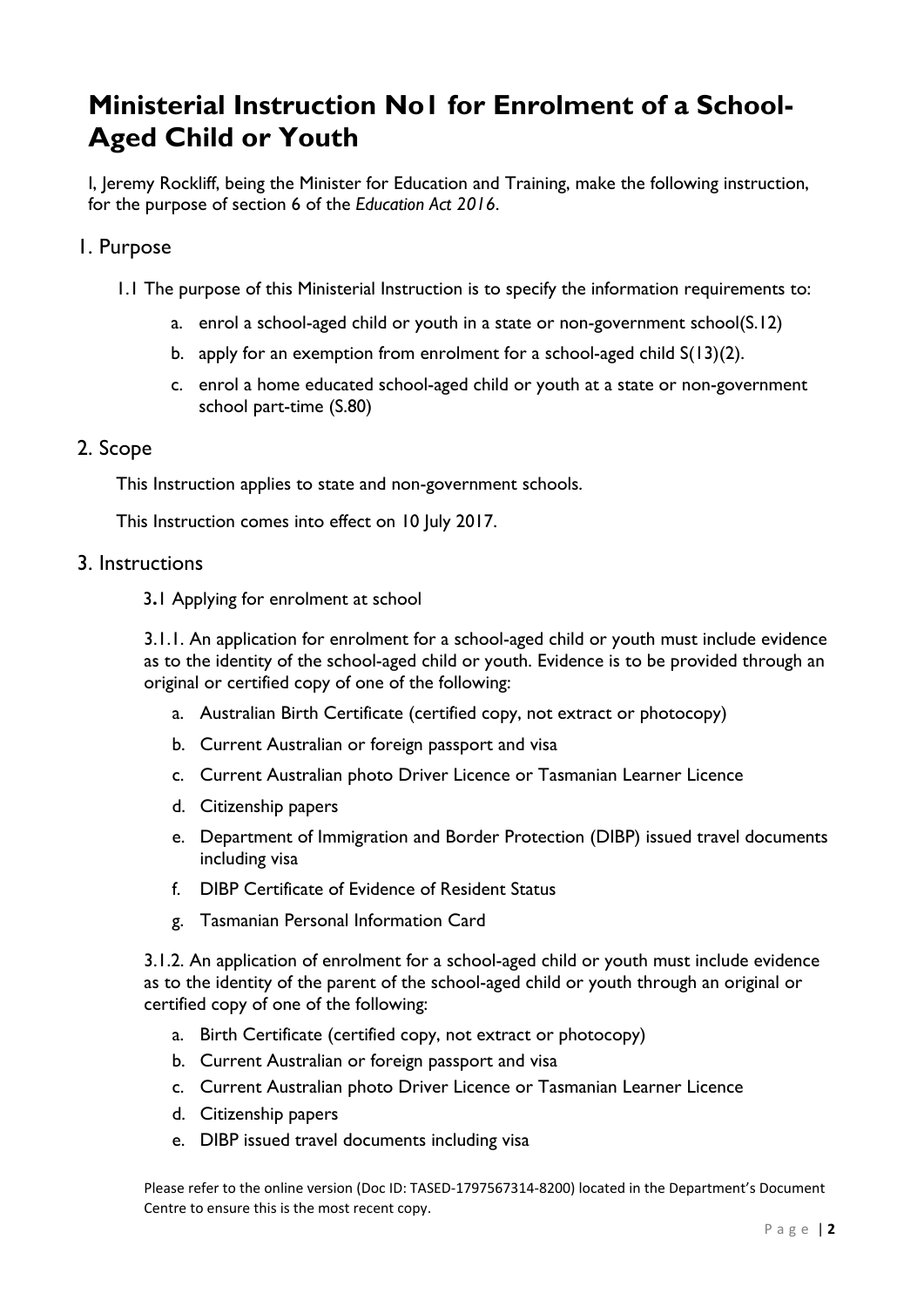- f. DIBP Certificate of Evidence of Resident Status
- g. Tasmanian Personal Information Card

3.1.3. The proof of identity of the parent of the school-aged child or youth is not required for a school-aged child or youth who is living independently from his or her parents.

3.1.4. An application for enrolment at a State school must include evidence as to the place of residence of the school-aged child or youth through one original document from:

- a. Financial Institution Statement
- b. Council Rate notice
- c. Land Tax Valuation notice
- d. Utility Account
- e. Lease/Rent Agreement
- f. Australian Tax Office Assessment (current or last financial year)
- g. Certificate of Title
- h. Copy of Appropriate Accommodation and Welfare (CAAW).

3.1.5. For the purposes of section 12(2d) the Minister requires information about relevant health care authorisation/s including allergies and an immunisation history for the schoolaged child or youth.

3.1.6. For the purposes of section 12(2d) the Minister requires a declaration from the parent as to whether the child's behaviour poses a risk to the health and safety of the child, another school student, teacher or other person at a school.

#### 3.2. Application for Exemption from Enrolment

3.2.1. An application for exemption from enrolment from school or home education for a school-aged child can be undertaken by:

- a. a parent of a school-aged child, or
- b. a school-aged child who is living independently from his or her parents.

3.2.2 An application must be made in writing to the Minister for Education and Training, in a form approved by the Minister for Education and Training.

3.2.3. An application must detail the reasons why it is in the best interests of the schoolaged child to be exempt from enrolment, which may include:

- a. The school-aged child is in their first year of primary education and is not developmentally ready to be enrolled in school; or
- b. The school-aged child has an on-going particular medical, degenerative or similar condition or is affected by medical treatment which means they are unable to attend school on a full-time basis.

3.2.4. An application must be accompanied by any relevant information or evidence to support a determination by the Minister for Education and Training as to whether exemption from enrolment is in the best interests of a school-aged child.

Please refer to the online version (Doc ID: TASED-1797567314-8200) located in the Department's Document Centre to ensure this is the most recent copy.